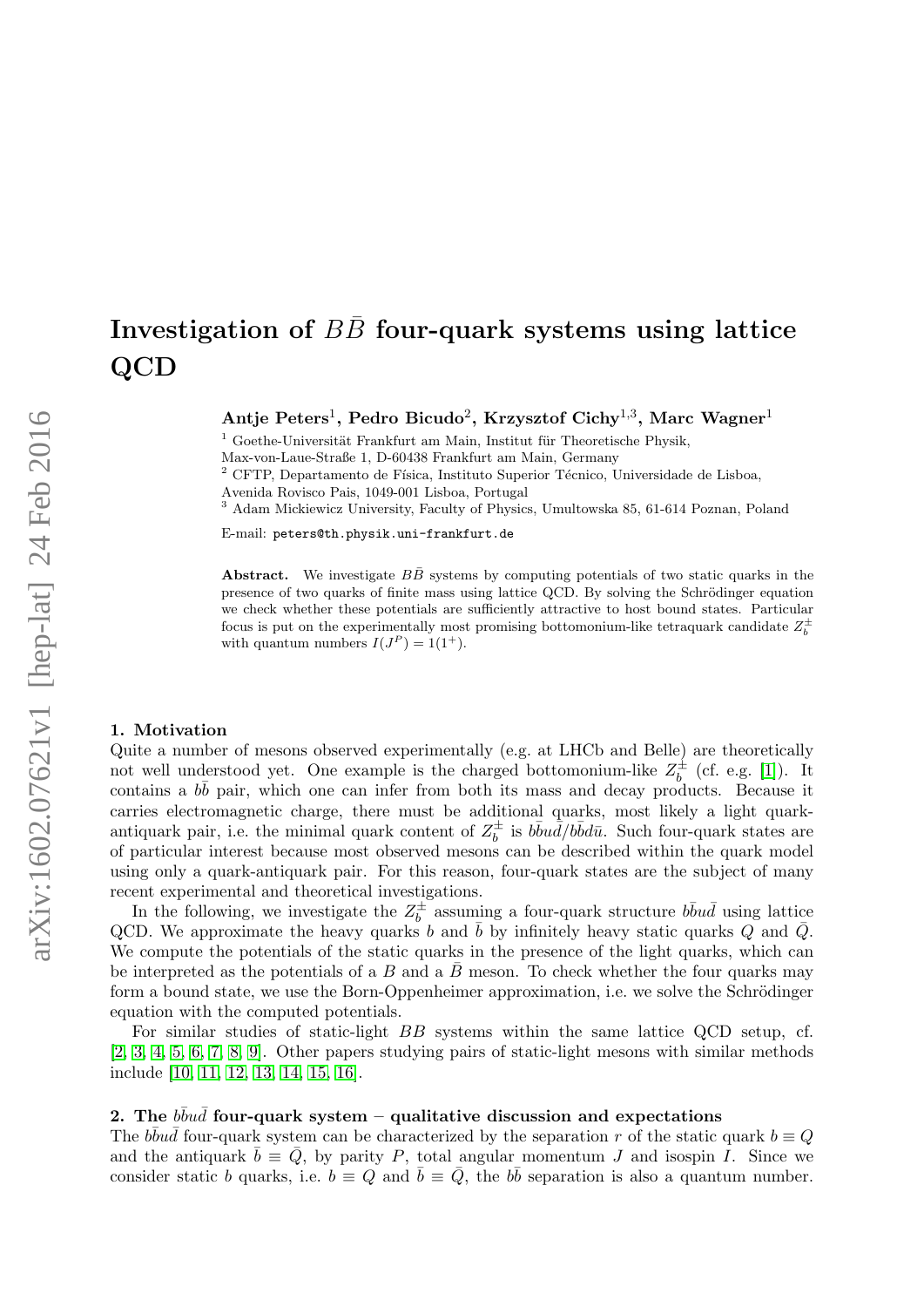Moreover, since the static quark spin decouples from the Hamiltonian, both the light total angular momentum j and the static quark spin  $j_b$   $(j + j_b = J)$  are separately conserved.

An experimentally very interesting case is the recently measured  $Z_b^{\pm}$  with quantum numbers  $I(J^P) = 1(1^+)$ . Isospin  $I = 1$  and positive electric charge is realised by light quark flavours  $u\bar{d}$ . Parity  $P = +$  is consistent with a possible loosely bound  $B\overline{B}$  structure, since both B and  $\overline{B}$ have  $P = -$  and hence in combination result in  $P = +$ . Numerically, we find most evidence for a four-quark bound state when total light angular momentum  $j = 0$  (cf. section [3\)](#page-1-0). Due to degeneracy with respect to the static quark spin  $j<sub>b</sub>$ , the total angular momentum can either be  $J = 0$  or  $J = 1$ , i.e. all our statements apply to a  $b\overline{b}u\overline{d}$  four-quark system not only with  $I(J^P) = 1(1^+),$  but also with  $I(J^P) = 1(0^+).$ 

States within the  $I(J^P) = 1(1^+)$  sector might have different structures including the following.

- A bound four-quark state made of a loosely bound  $B\bar{B}$  meson pair (a so-called mesonic molecule), referred to as  $B\overline{B}$ .
- A bound four-quark state made of a diquark and an anti-diquark.
- A two-meson state made of a B meson and a far separated  $\bar{B}$  meson. Because the structure of the corresponding four-quark creation operator is the same as for the loosely bound  $B\bar{B}$ meson pair (cf. eq.  $(2)$  below), this case is also referred to as BB.
- A two-meson state made of a bottomonium state and a far separated pion  $\pi^+$ . In the static approximation, a bottomonium state is realized by the static quark Q and the static antiquark  $\overline{Q}$  connected by a gluonic string. We refer to this case as  $Q\overline{Q} + \pi$ .

At small separations r, the ground state is  $Q\overline{Q} + \pi$ , while at large separations r the ground state is  $B\bar{B}$ . Using lattice QCD we investigate in the next section whether for small separations r there is a first excitation below the  $B\bar{B}$  threshold that has a structure dominated by a fourquark bound state. A first excitation with such properties is an important prerequisite for a  $\overline{b} \overline{b} u \overline{d}$  bound state. Whether such a  $b \overline{b} u \overline{d}$  bound state does indeed exist requires further analysis also discussed in the next section (using the Born-Oppenheimer approximation, solving the Schrödinger equation).

### <span id="page-1-0"></span>3. Lattice QCD computation of the  $Q\bar{Q}$  potential in the presence  $u\bar{d}$

We start by discussing suitable creation operators  $\mathcal{O}_j$  that generate field excitations, which are similar to the four-quark states of interest. The correlation functions of these operators at large temporal separation provide low-lying masses, which can be interpreted as potentials  $V_0(r)$ ,  $V_1(r)$ , ..., because the operators  $\mathcal{O}_j$  and thus also the masses depend on the  $QQ$  separation r. The correlation functions read

<span id="page-1-3"></span>
$$
C_{jk}(t) = \langle \Omega | \mathcal{O}_j^{\dagger}(t) \mathcal{O}_k(0) | \Omega \rangle \underset{\text{large } t}{\approx} A_{jk}^0 \exp(-V_0(r)t) + A_{jk}^1 \exp(-V_1(r)t) + \dots \tag{1}
$$

The creation operators we have currently implemented are one that excites a  $B\bar{B}$  state and another that excites a  $QQ + \pi$  state:

$$
\mathcal{O}_0 \equiv \mathcal{O}_{B\bar{B}} = \Gamma_{AB}\tilde{\Gamma}_{CD}\bar{Q}_C^a(\vec{x})q_A^a(\vec{x})\bar{q}_B^b(\vec{y})Q_D^b(\vec{y}),\tag{2}
$$

<span id="page-1-2"></span><span id="page-1-1"></span>
$$
\mathcal{O}_1 \equiv \mathcal{O}_{Q\bar{Q}+\pi} = \bar{Q}_A^a(\vec{x}) U^{ab}(\vec{x}, t; \vec{y}, t) \tilde{\Gamma}_{AB} Q_B^b(\vec{y}) \sum_{\vec{z}} \bar{q}_C^c(\vec{z}) (\gamma_5)_{CD} q_D^c(\vec{z}), \tag{3}
$$

with  $|\vec{x} - \vec{y}| = r$ . Γ appearing in both operators is a combination of Dirac matrices that realizes either  $j_b = 0$  or  $j_b = 1$ . It does not affect the potentials  $V_j(r)$  since the spin of the heavy quarks is irrelevant as explained above. The matrix  $\Gamma$  is a combination of Dirac matrices leading to the same quantum numbers  $(j_z, P, P_x)$  as the  $Q\overline{Q} + \pi$  operator [\(3\)](#page-1-2) (for details on  $(j_z, P, P_x)$ , cf.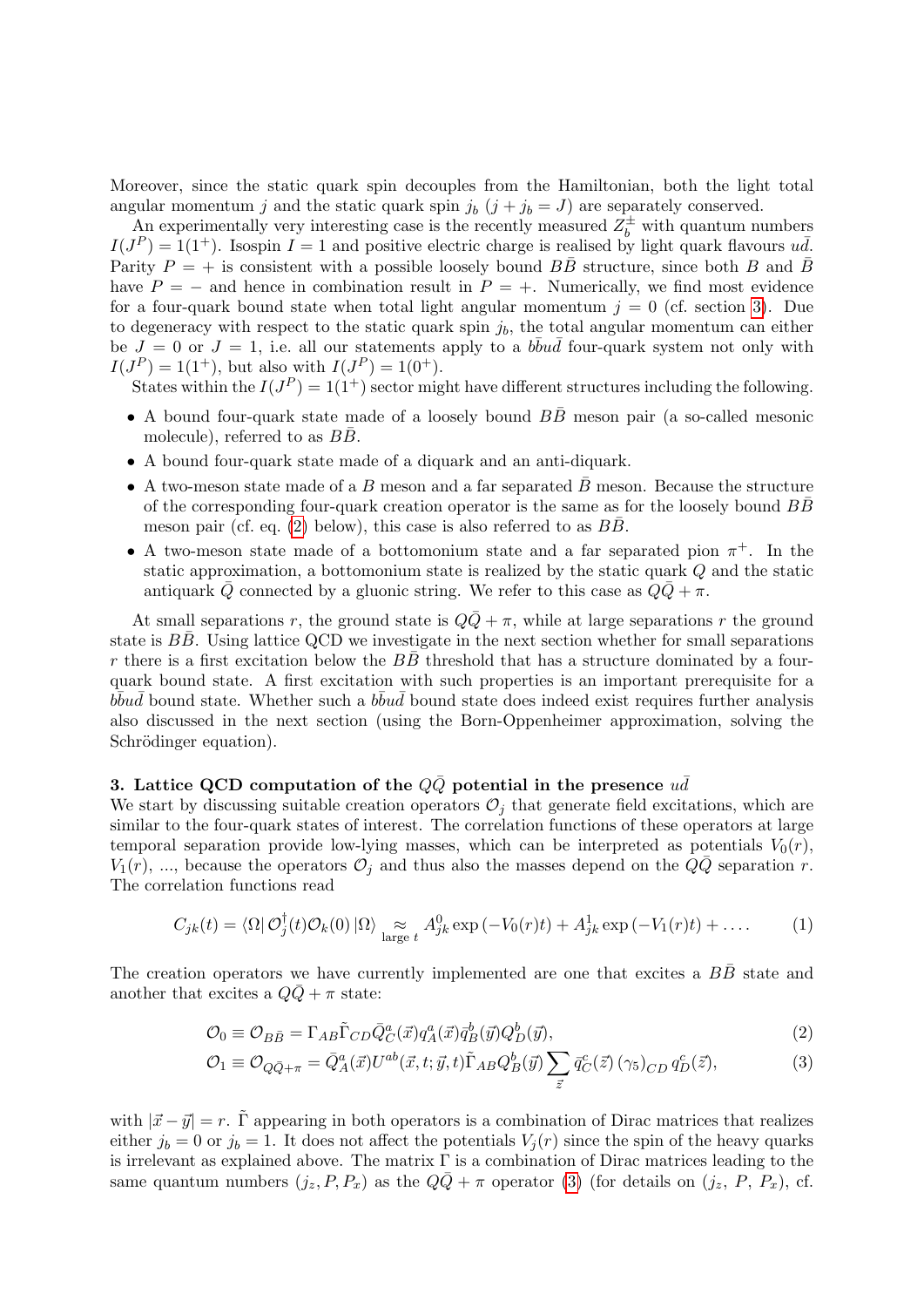<span id="page-2-0"></span>

|                                            |  |     | $\beta$   lattice size   $a\mu_l$   a in fm   $m_{\pi}$ in MeV   # of configurations |
|--------------------------------------------|--|-----|--------------------------------------------------------------------------------------|
| $3.90$   $24^3 \times 48$   0.0085   0.079 |  | 480 | 100                                                                                  |

**Table 1.** Parameters of the gauge link configurations;  $\beta$ : inverse gauge coupling;  $a\mu_l$ : bare  $u/d$ quark mass; a: lattice spacing;  $m_{\pi}$ : pion mass.

e.g. [\[9\]](#page-4-6)). Among the possible choices for Γ, the combination  $\Gamma = \gamma_5 - \gamma_0 \gamma_5$  yields the strongest  $Q\bar{Q}$  attraction, if one takes into account only the operator  $\mathcal{O}_{B\bar{B}}$ . Therefore, we consider this combination as the most promising for further analysis.  $U^{ab}(\vec{x}, t; \vec{y}, t)$  denotes a product of gauge links connecting the two static quarks.

At the moment, we have performed computations of the correlation functions  $C_{ik}(t)$  only on a single enesemble of gauge link configurations generated by the European Twisted Mass Collaboration (ETMC) with 2 dynamical quark flavours (for details cf. Table [1\)](#page-2-0). To improve statistical accuracy, we have averaged these correlation functions with respect to the symmetries: time-reversal, parity, charge conjugation,  $\gamma_5$ -hermiticity and cubic rotations.

In particular, the extraction of the energy of the first excited state  $V_1(r)$  is a numerically rather challenging task, which we do by solving a generalized eigenvalue problem (GEP) (cf. [\[17\]](#page-4-14) and references therein).

Figure [1](#page-3-2) shows  $Q\bar{Q}u\bar{d}$  potentials obtained via the GEP from our correlation matrix [\(1\)](#page-1-3) as well as the ordinary static  $Q\bar{Q}$  potential (obtained from standard Wilson loops). The blue curve corresponds to the ground state  $V_0(r)$  (obtained from the full  $2 \times 2$  matrix). By comparing with the ordinary static  $QQ$  potential, one can clearly see that it is just shifted by the pion mass  $am_\pi \approx 0.2$ ) indicating that the ground state of our four quark system is of the  $QQ + \pi$ type (this is also supported by the eigenvectors obtained from the GEP). While the red curve corresponds to the first excitation  $V_1(r)$  (obtained from the full  $2 \times 2$  matrix), the green curve is the result obtained from a single correlation function, the correlation function of the operator  $O_{B\bar{B}}$ , i.e. from  $C_{00}(t)$ . The fact that the green curve is similar to, but somewhat below the red curve suggests that the first excitation  $V_1(r)$  is predominantly of  $B\bar{B}$  type (the operator  $O_{B\bar{B}}$ seems to generate mostly the first excitation, but also a non-vanishing ground-state overlap). This attractive potential  $V_1(r)$  is a potential candidate to host a four-quark bound state.

#### 4. Solving the Schrödinger equation to check for a bound state

To check for a four-quark bound state and, if present, to obtain its binding energy  $-E_B$ , we solve the s-wave Schrödinger equation

$$
\left(-\frac{1}{2\mu}\frac{d^2}{dr^2} + U(r)\right)R(r) = E_B R(r), \text{ with } U(r) = V(r)\Big|_{V_0=0} \text{ and } \mu = m_b/2. \tag{4}
$$

V denotes an analytic parameterization of our lattice QCD result for  $V_1(r)$  (red points in Figure [1\)](#page-3-2) obtained by fitting

<span id="page-2-1"></span>
$$
V(r) = V_0 - \frac{\alpha}{r} \exp(-(r/d)^2)
$$
\n
$$
\tag{5}
$$

with respect to  $V_0$ ,  $\alpha$  and  $d$ . The existence of a four-quark bound state, i.e. a tetraquark, is indicated by  $E_B < 0$ . For more details on the extraction of the binding energy in this so-called Born-Oppenheimer approximation, cf. [\[8\]](#page-4-5).

Determining  $V_1(r)$  from the GEP using different t ranges and performing several fits of [\(5\)](#page-2-1) with different  $r$  ranges allows to estimate both  $E_B$  and and its uncertainty,

$$
E_B = (-58 \pm 71) \,\text{MeV}.
$$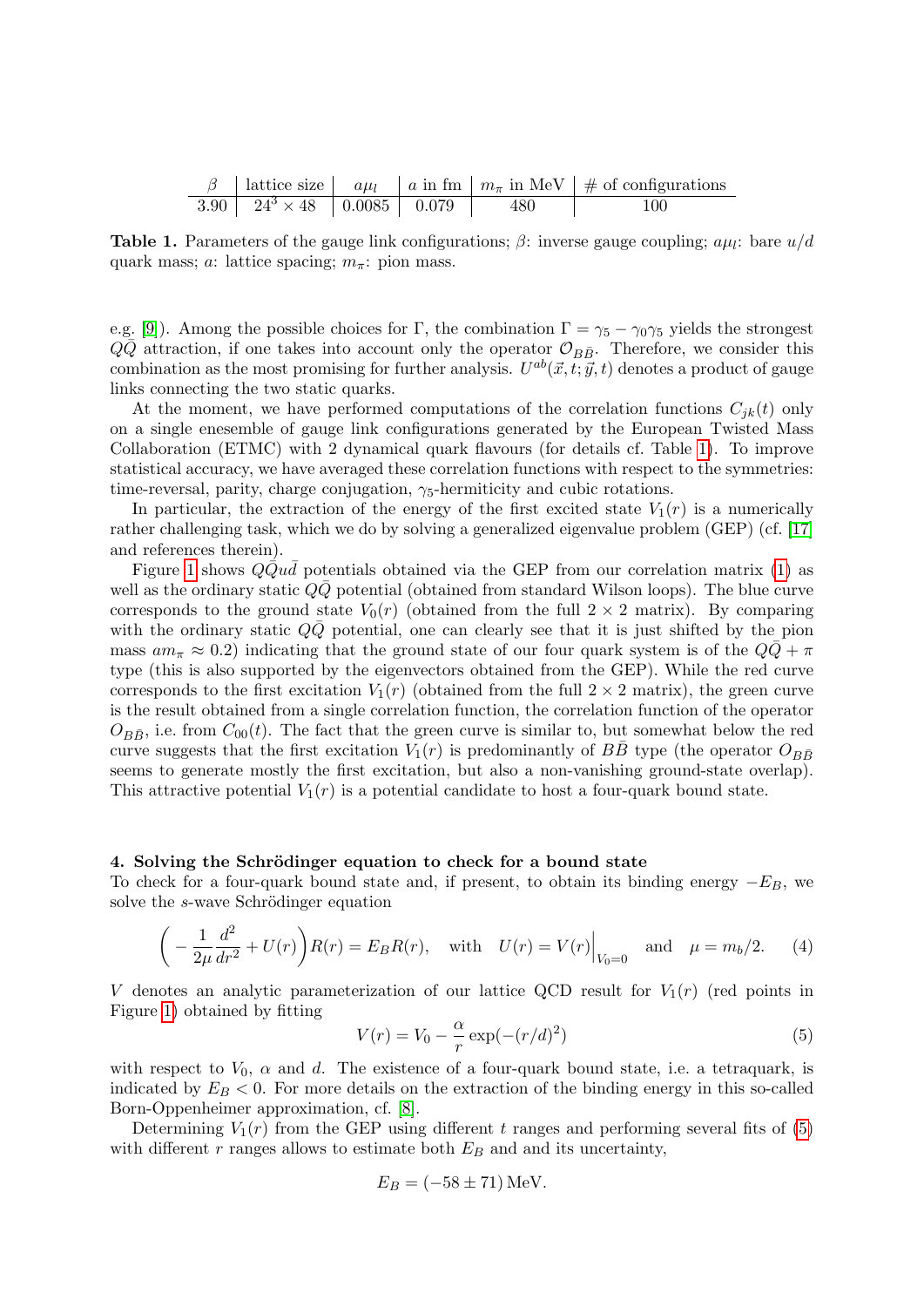

<span id="page-3-2"></span>Figure 1.  $Q\bar{Q}u\bar{d}$  potentials and the  $Q\bar{Q}$  potential (cf. the text for details).

This negative value provides first indication of the existence of an  $I(J^P) = 1(1^+)$   $b\bar{b}u\bar{d}$  tetraquark using lattice QCD with infinitely heavy b quarks and the Born-Oppenheimer approximation. Our findings are consistent with the experimentally observed  $Z_h^{\pm}$  $b^{\pm}$  states.

## 5. Outlook

The analysis presented above is very preliminary. In the near future, we plan for example to increase statistical precision and to extend our computations to lighter  $u/d$  quark masses. Moreover, it will be interesting to explore also other  $I(J^P)$  sectors. Finally, the spin of the heavy quarks should be included as e.g. pioneered in [\[7\]](#page-4-4).

## Acknowledgments

P.B. thanks IFT for hospitality and CFTP, grant FCT UID/FIS/00777/2013, for support. A.P. and M.W. acknowledge support by the Emmy Noether Programme of the DFG (German Research Foundation), grant WA 3000/1-1.

This work was supported in part by the Helmholtz International Center for FAIR within the framework of the LOEWE program launched by the State of Hesse.

Calculations on the LOEWE-CSC high-performance computer of Johann Wolfgang Goethe-University Frankfurt am Main were conducted for this research. We would like to thank HPC-Hessen, funded by the State Ministry of Higher Education, Research and the Arts, for programming advice.

## References

- <span id="page-3-0"></span>[1] A. Bondar et al. [Belle Collaboration], "Observation of two charged bottomonium-like resonances in Y (5S) decays," Phys. Rev. Lett. 108, 122001 (2012) [\[arXiv:1110.2251](http://arxiv.org/abs/1110.2251) [hep-ex]].
- <span id="page-3-1"></span>[2] M. Wagner [ETM Collaboration], "Forces between static-light mesons," PoS LATTICE2010, 162 (2010) [\[arXiv:1008.1538](http://arxiv.org/abs/1008.1538) [hep-lat]].